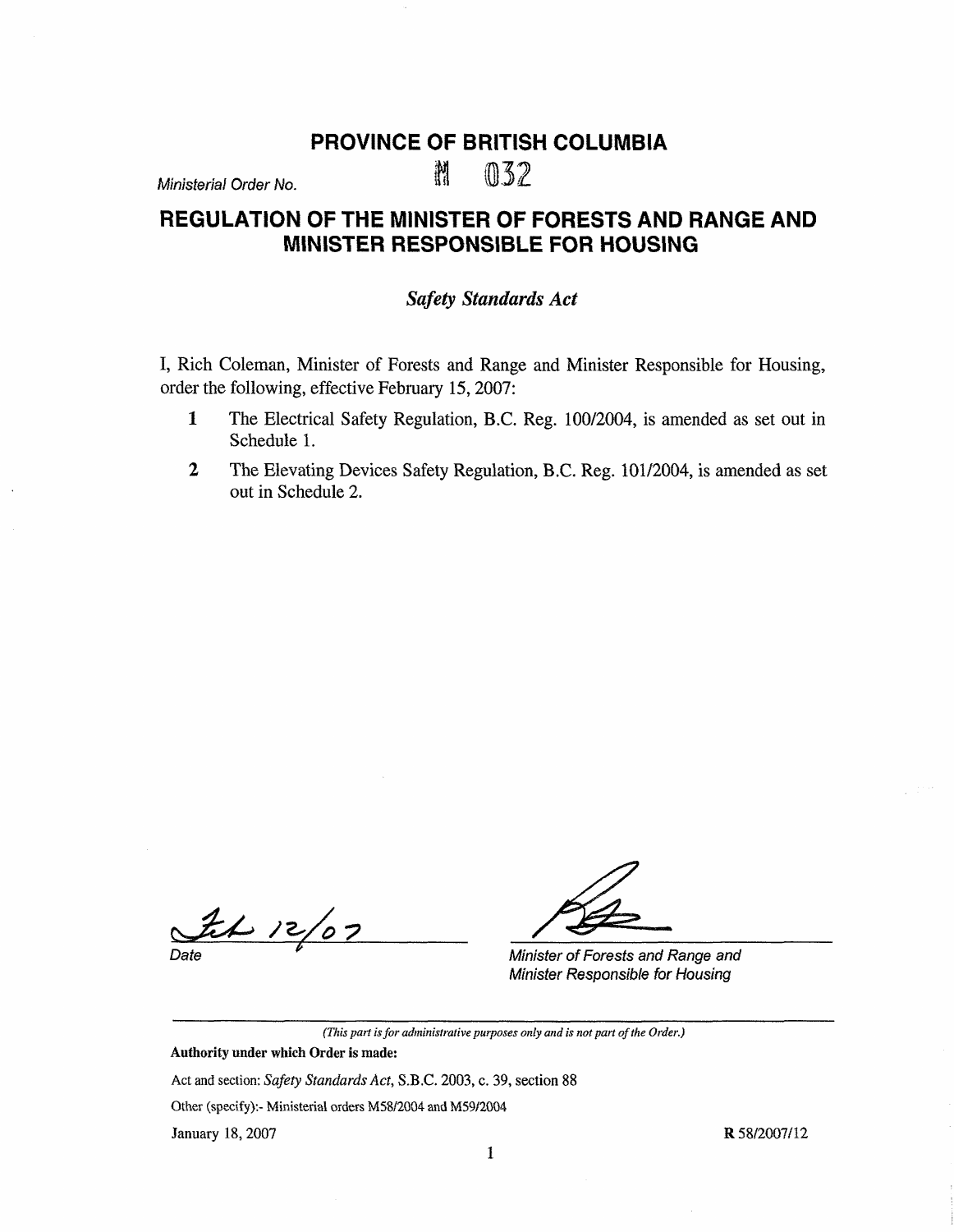#### SCHEDULE 1

*1 Section 20 of the Electrical Safety Regulation, B.C. Reg. 100/2004, is amended* 

- *(a) by striking out* "Nineteenth Edition," *and substituting* "Twentieth Edition,",
- *(h) by striking out* "C22.1-02" *and substituting* "C22.l-06", *and*
- *(c) by striking out* "B.C. Electrical Code Regulation 2002" *and substituting*  "B.C. Electrical Code Regulation 2006".
- *2 The Schedule to the Electrical Safety Regulation is repealed and the following substituted:*

#### **SCHEDULE**

## DEEMED **AMENDMENTS FOR PURPOSES OF ADOPTING CANADIAN ELECTRICAL CODE**

- *1 For the purposes of section 20 of this regulation, the Canadian Electrical Code, Part 1, Twentieth Edition, Canadian Standards Association Standard C22.1-06 is adopted as*  if *it were amended as follows:* 
	- *(a) in section 0 by deleting the definition of "Electrical contractor" and substituting the following:*

**"Electrical contractor''** means a licenced electrical contractor, as defined in the Electrical Safety Regulation;

- **"National Building Code of Canada"** means the British Columbia Building Code and local building bylaws;,
- *(b) in section 10 by deleting rule 10-812 (a), (b) and (c) and substituting the following:*
- 10-812 **Grounding conductor size for AC systems** (see Appendix B)

The size of the grounding conductor shall be:

- (a) not less than that given in Column 2 of Table 17 for an alternating-current system or for a common grounding conductor; and
- (b) not less than that given in Column 2, 3, or 4 of Table 18, as applicable for a service raceway, for the metal sheath or armour of a service cable, and for service equipment, where the alternating-current system is not grounded at the premises.,

 $\mathcal{F}_{\mathcal{F}}$ 

*(c) in section 12 by deleting rule 12-116 (1) and (2) and substituting the following:* 

12-116 **Termination of conductors** ( see Appendix B)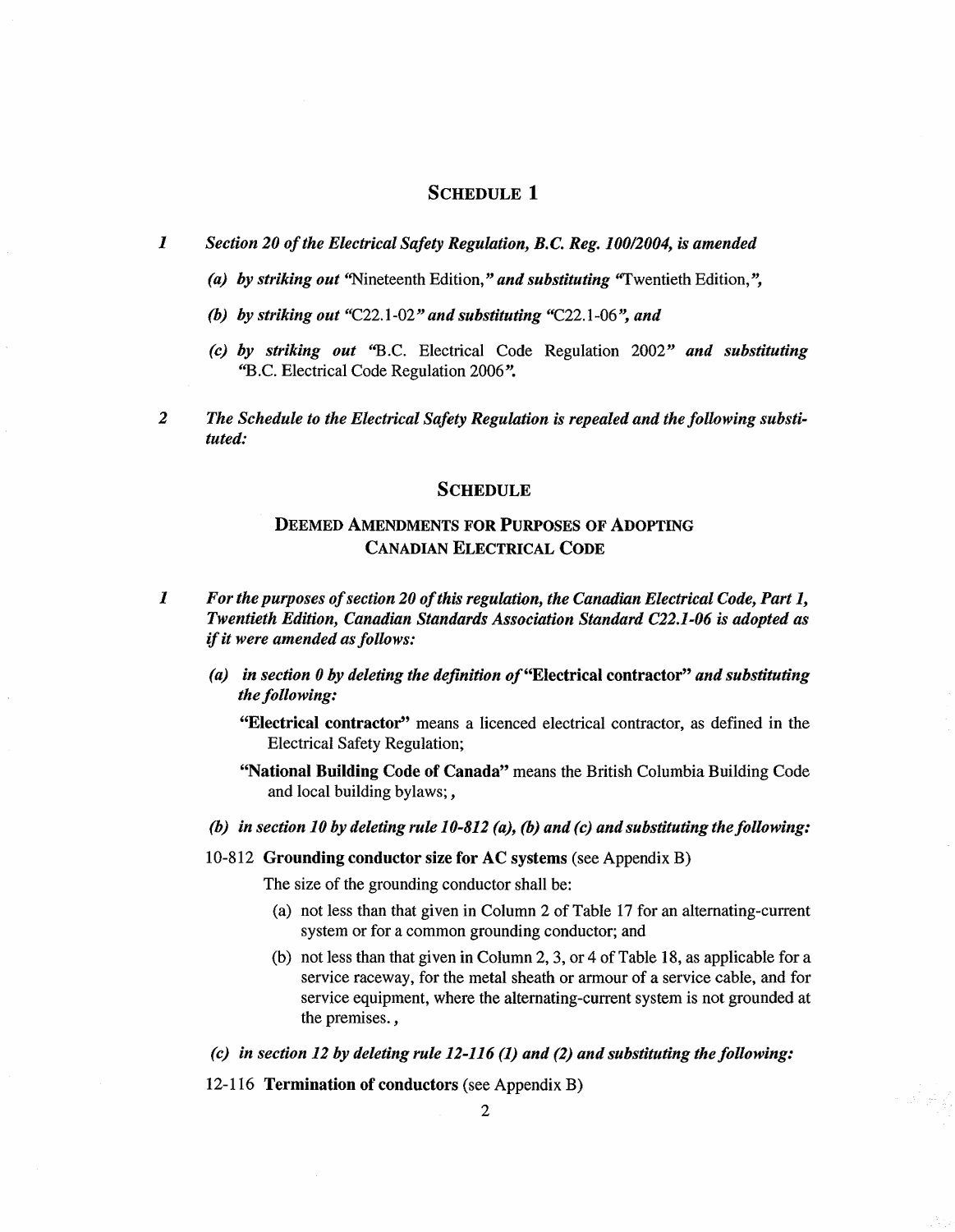- (1) Connection of conductors to terminal parts shall be made by means of pressure connectors, solder lugs or splices to flexible leads.
- (2) The portion of stranded conductors to be held by wire-binding terminals or solderless wire connectors shall have the strands confined so that there will be no stray strands to cause short-circuits or grounds.
- (3) Stranded and solid conductors No. 10 AWG and smaller shall be permitted to be connected by means of wire-binding screws, or studs and nuts that have upturned lugs or equivalent.
- (4) Stranded and solid conductors larger than No. 10 AWG shall be terminated in solderless wire connectors or shall be permitted to be soldered into wire connectors specifically approved for the purpose except where prohibited by Section 10.
- (5) Terminals for more than one current-carrying conductor shall be specifically approved for the purpose and be so marked. ,
- *( d) in section 20 in rule 20-108 (2) by deleting* "masonry" *in the first line,*
- *(e) in section 62 by renumbering rule 62-202 as rule 62-202 (I) and by adding the following subrules:* 
	- (2) Manually operable controls for electric heaters in bathrooms shall be located at least 1 m from the bathtub or shower stall, this distance being measured horizontally between the control and the bathtub or shower stall, without piercing a wall, partition or similar obstacle.
	- (3) If the condition in subrule (2) is not practicable, be located not less than 500 mm from a bathtub or shower stall and be protected by a ground fault circuit interrupter of the class A type. ,
- *(j) in section 62 by deleting rule 62-210,*
- *(g) by deleting Table 17 and substituting the following:*

|                                                                                                                                             | Table 17                               |  |
|---------------------------------------------------------------------------------------------------------------------------------------------|----------------------------------------|--|
| <b>Minimum Size of Grounding Conductor for</b><br><b>AC Systems or Common Grounding Conductor</b><br>(See Rules 10-206, 10-700, and 10-812) |                                        |  |
| Ampacity of Largest Service Conductor or<br><b>Equivalent for Multiple Conductors</b>                                                       | Size of Copper Grounding Conductor AWG |  |
| 100 or less                                                                                                                                 | 8                                      |  |
| 101 to 125                                                                                                                                  | 6                                      |  |
| 126 to 165                                                                                                                                  | 4                                      |  |
| 166 to 200                                                                                                                                  | 3                                      |  |
| 201 to 260                                                                                                                                  | 2                                      |  |
| 261 to 355                                                                                                                                  | 0                                      |  |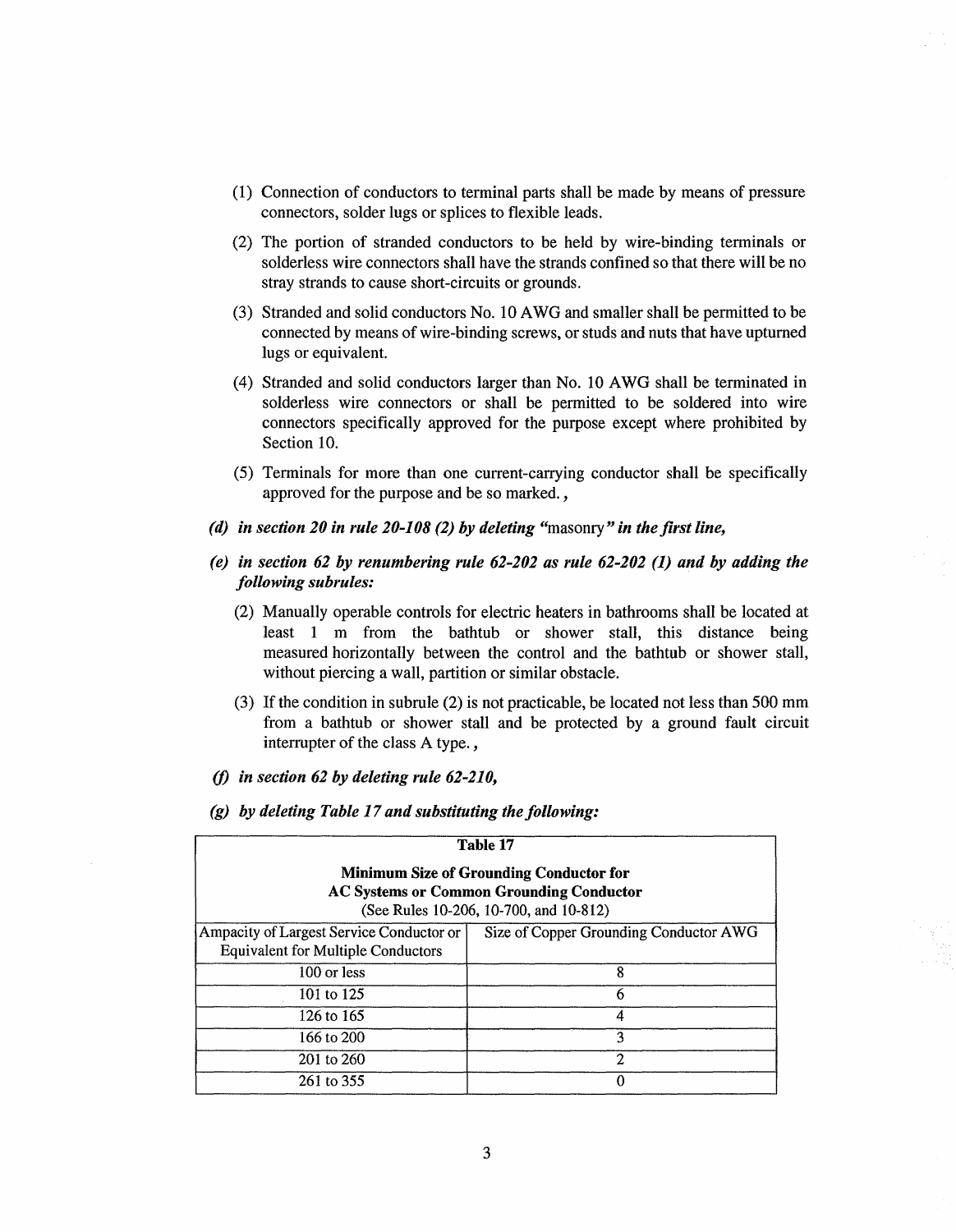| 356 to 475                                                                                                                                                                                                                                                                   | 00  |  |  |
|------------------------------------------------------------------------------------------------------------------------------------------------------------------------------------------------------------------------------------------------------------------------------|-----|--|--|
| Over $475$                                                                                                                                                                                                                                                                   | 000 |  |  |
| Note: the ampacity of the largest service conductor, or equivalent if multiple conductors are<br>used, is to be determined from the appropriate Table in the Code, taking into consideration the<br>number of conductors in the raceway or cable and the type of insulation. |     |  |  |

*(h) by deleting Table 18 and substituting the following:* 

|                                                                                                                     | Table 18                    |                                  |                                       |  |  |
|---------------------------------------------------------------------------------------------------------------------|-----------------------------|----------------------------------|---------------------------------------|--|--|
| <b>Minimum Size of Grounding Conductor for</b><br><b>Service Raceway and Service Equipment</b><br>(See Rule 10-812) |                             |                                  |                                       |  |  |
| Ampacity of Largest Service                                                                                         | Size of Grounding Conductor |                                  |                                       |  |  |
| Conductors or Equivalent for<br>Multiple Conductors                                                                 | Copper Wire AWG             | Size of Metal<br>Conduit or Pipe | Size of Electrical<br>Metallic Tubing |  |  |
| Not Exceeding --- Amperes                                                                                           |                             |                                  |                                       |  |  |
| 100                                                                                                                 | 8                           | 27(1)                            | $35(1-1/4)$                           |  |  |
| 200                                                                                                                 | 6                           | $35(1-1/4)$                      | $41(1-1/2)$                           |  |  |
| 400                                                                                                                 | 3                           | $63(2-1/2)$                      | $63(2-1/2)$                           |  |  |
| 600                                                                                                                 |                             | 78(3)                            | 103(4)                                |  |  |
| 800                                                                                                                 | 0                           | 103(4)                           | 103(4)                                |  |  |
| Over 800                                                                                                            | 00                          | 155(6)                           |                                       |  |  |

## , *and*

 $\overline{\phantom{a}}$ 

(i) *in Appendix B in Note to Rule 10-812 (c) by deleting* "Grounding Conductor (T17)" *from the diagram on page 378 and substituting* "Grounding Conductor (T18)".